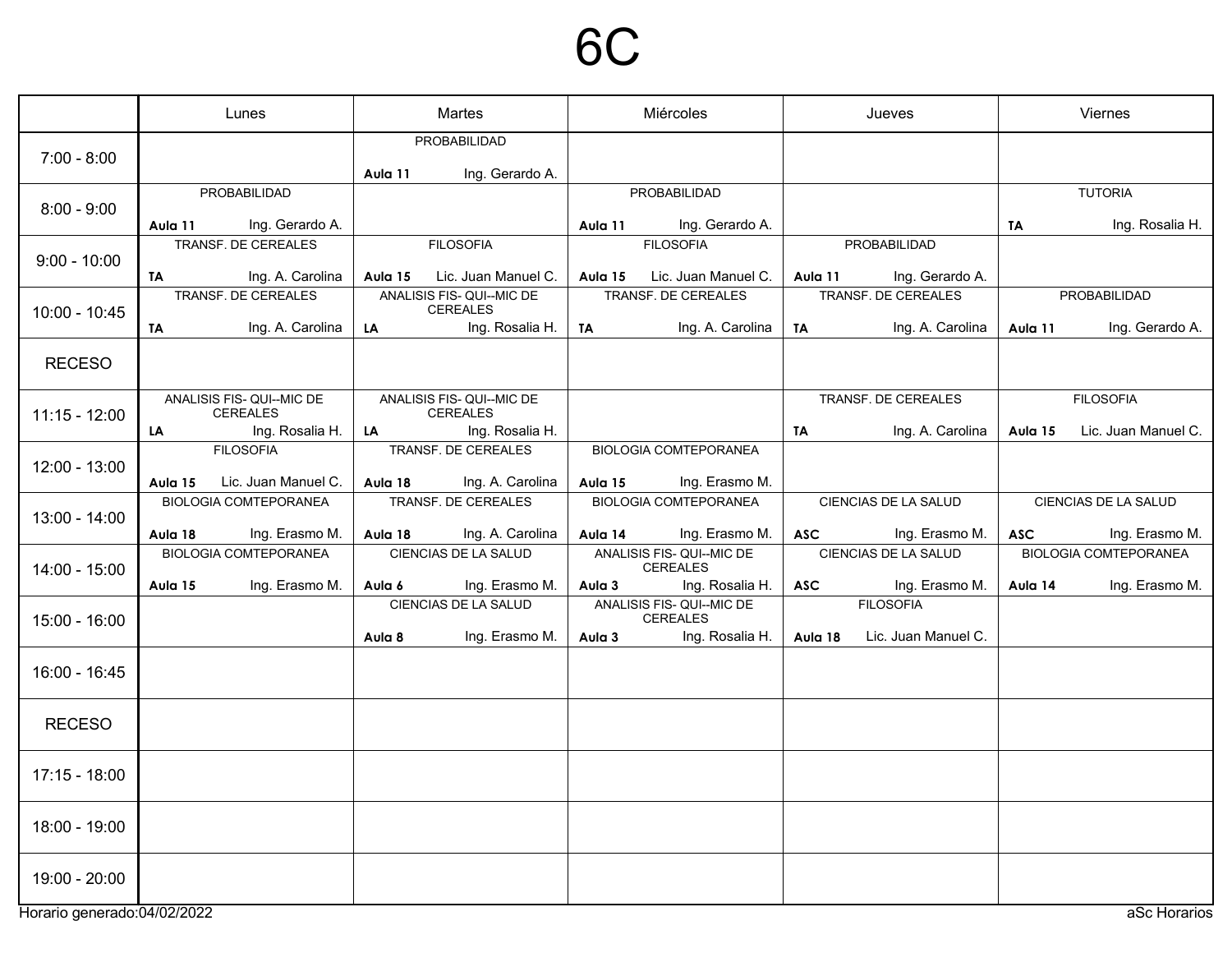## 6D

|                             |         | Lunes                                   |         | Martes                      | Miércoles |                             | Jueves  |                                                   | Viernes |                                |
|-----------------------------|---------|-----------------------------------------|---------|-----------------------------|-----------|-----------------------------|---------|---------------------------------------------------|---------|--------------------------------|
| $7:00 - 8:00$               |         |                                         |         |                             |           |                             |         |                                                   |         | PROBABILIDAD                   |
|                             |         |                                         |         |                             |           |                             |         |                                                   | Aula 11 | Ing. Gerardo A.                |
| $8:00 - 9:00$               |         | <b>FILOSOFIA</b>                        |         | <b>FILOSOFIA</b>            |           | <b>FILOSOFIA</b>            |         | <b>FILOSOFIA</b>                                  |         | ADMINISTRACCIÓN                |
|                             | Aula 16 | Lic. Juan Manuel C.                     |         | Aula 16 Lic. Juan Manuel C. | Aula 16   | Lic. Juan Manuel C.         | Aula 16 | Lic. Juan Manuel C.                               | Aula 16 | Lic. B. Edgar                  |
|                             |         | PROBABILIDAD                            |         | PROBABILIDAD                |           | ADMINISTRACCIÓN             |         | ADMINISTRACCIÓN                                   |         | <b>FILOSOFIA</b>               |
| $9:00 - 10:00$              | Aula 11 | Ing. Gerardo A.                         | Aula 11 | Ing. Gerardo A.             | Aula 16   | Lic. B. Edgar               | Aula 16 | Lic. B. Edgar                                     | Aula 16 | Lic. Juan Manuel C.            |
|                             |         |                                         |         |                             |           | ADMINISTRACCIÓN             |         | ADMINISTRACCIÓN                                   |         | <b>TUTORIA</b>                 |
| $10:00 - 10:45$             |         |                                         |         |                             |           |                             |         |                                                   |         |                                |
|                             |         |                                         |         |                             | Aula 16   | Lic. B. Edgar               | Aula 16 | Lic. B. Edgar                                     | Aula 16 | CP. Fidel G.                   |
| <b>RECESO</b>               |         |                                         |         |                             |           |                             |         |                                                   |         |                                |
|                             |         |                                         |         | VERIFICA QUE LA INFORMACIÓN |           |                             |         | VERIFICA QUE LA INFORMACIÓN                       |         | VERIFICA QUE LA INFORMACIÓN    |
| $11:15 - 12:00$             |         |                                         |         |                             |           |                             |         |                                                   |         |                                |
|                             |         |                                         | Aula 16 | CP. Fidel G.                |           |                             | Aula 16 | CP. Fidel G.                                      | Aula 18 | CP. Fidel G.                   |
| $12:00 - 13:00$             |         | VERIFICA QUE LA INFORMACIÓN             |         | VERIFICA QUE LA INFORMACIÓN |           | PROBABILIDAD                |         | VERIFICA QUE LA INFORMACIÓN                       |         | <b>INTRODUCCIÓN AL DERECHO</b> |
|                             | Aula 16 | CP. Fidel G.                            | Aula 16 | CP. Fidel G.                | Aula 11   | Ing. Gerardo A.             | Aula 16 | CP. Fidel G.                                      | Aula 16 | Lic. Rodolfo L.                |
|                             |         | VERIFICA QUE LA INFORMACIÓN             |         | INTRODUCCIÓN AL DERECHO     |           | VERIFICA QUE LA INFORMACIÓN |         | PROBABILIDAD                                      |         | <b>CUENTAS POR COBRAR</b>      |
| 13:00 - 14:00               |         |                                         |         |                             |           |                             |         |                                                   |         |                                |
|                             | Aula 16 | CP. Fidel G.<br>INTRODUCCIÓN AL DERECHO | Aula 15 | Lic. Rodolfo L.             | Aula 16   | CP. Fidel G.                | Aula 11 | Ing. Gerardo A.<br><b>INTRODUCCIÓN AL DERECHO</b> | Aula 16 | CP. Ivet E.                    |
| 14:00 - 15:00               |         |                                         |         |                             |           | INTRODUCCIÓN AL DERECHO     |         |                                                   |         | <b>CUENTAS POR COBRAR</b>      |
|                             | Aula 10 | Lic. Rodolfo L.                         |         |                             | Aula 14   | Lic. Rodolfo L.             | Aula 9  | Lic. Rodolfo L.                                   | Aula 17 | CP. Ivet E.                    |
|                             |         | <b>CUENTAS POR COBRAR</b>               |         |                             |           |                             |         | <b>CUENTAS POR COBRAR</b>                         |         |                                |
| $15:00 - 16:00$             |         |                                         |         |                             |           |                             |         |                                                   |         |                                |
|                             | Aula 12 | CP. Ivet E.                             |         |                             |           |                             | Aula 19 | CP. Ivet E.                                       |         |                                |
| 16:00 - 16:45               |         |                                         |         |                             |           |                             |         |                                                   |         |                                |
| <b>RECESO</b>               |         |                                         |         |                             |           |                             |         |                                                   |         |                                |
|                             |         |                                         |         |                             |           |                             |         |                                                   |         |                                |
| $17:15 - 18:00$             |         |                                         |         |                             |           |                             |         |                                                   |         |                                |
| 18:00 - 19:00               |         |                                         |         |                             |           |                             |         |                                                   |         |                                |
| 19:00 - 20:00               |         |                                         |         |                             |           |                             |         |                                                   |         |                                |
| Horario generado:04/02/2022 |         |                                         |         |                             |           |                             |         |                                                   |         | aSc Horarios                   |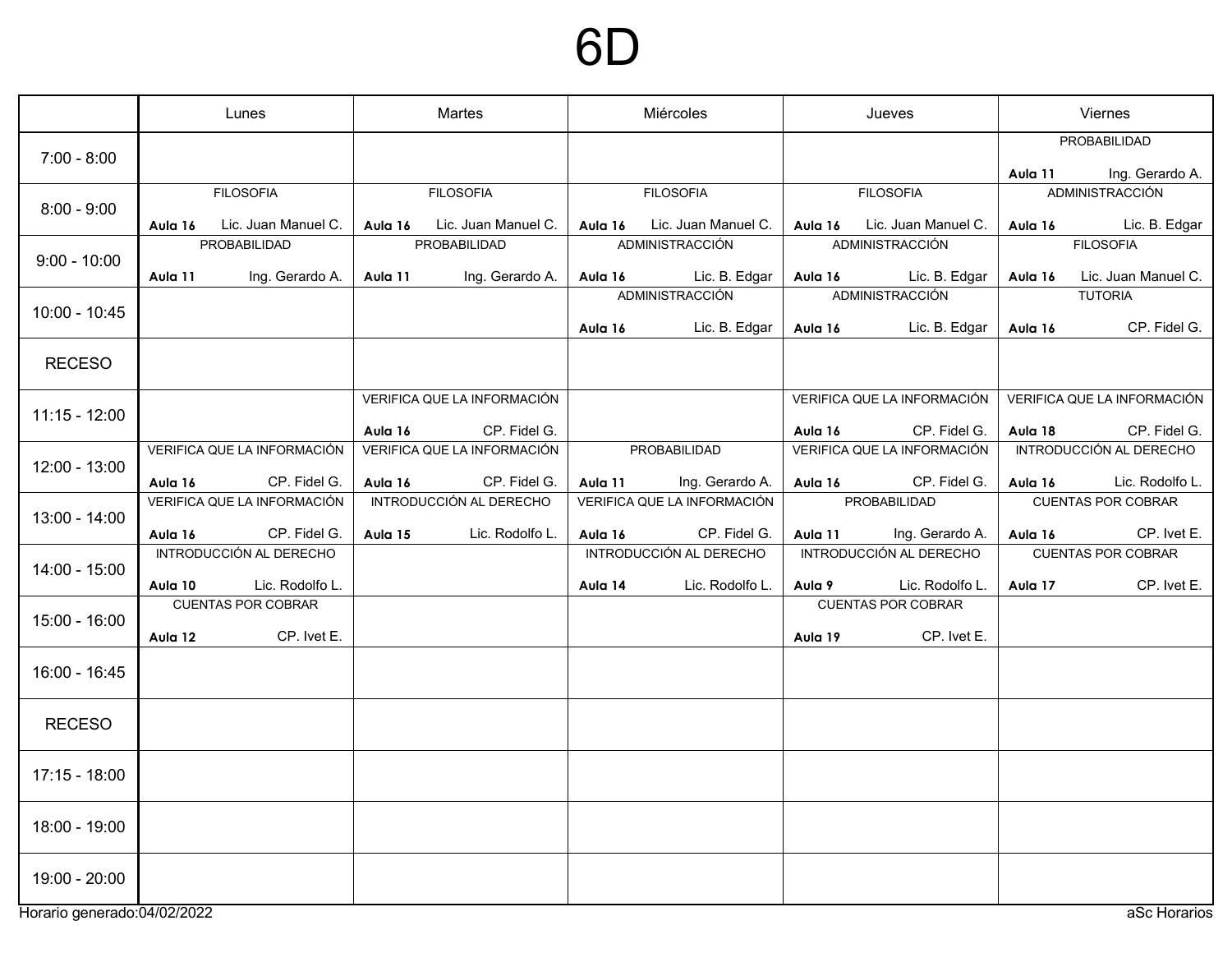## 6E

|                             | Lunes             |                                         | Martes          |                                     | Miércoles        |                                |                   | Jueves                  | Viernes           |                                |
|-----------------------------|-------------------|-----------------------------------------|-----------------|-------------------------------------|------------------|--------------------------------|-------------------|-------------------------|-------------------|--------------------------------|
| $7:00 - 8:00$               | <b>Biblioteca</b> | MÓVILES PARA ANDROID<br>Lic. Rubelio D. | SC <sub>1</sub> | MÓVILES PARA IOS<br>Ing. Lizbeth R. |                  |                                |                   |                         |                   |                                |
| $8:00 - 9:00$               |                   | MÓVILES PARA ANDROID                    |                 | MÓVILES PARA IOS                    |                  | MÓVILES PARA ANDROID           |                   | PROBABILIDAD            |                   |                                |
|                             | <b>Biblioteca</b> | Lic. Rubelio D.                         | SC <sub>1</sub> | Ing. Lizbeth R.                     | SC <sub>1</sub>  | Lic. Rubelio D.                | Aula 11           | Ing. Gerardo A.         |                   |                                |
| $9:00 - 10:00$              |                   | <b>FILOSOFIA</b>                        |                 | <b>FILOSOFIA</b>                    |                  | <b>FILOSOFIA</b>               |                   | MÓVILES PARA ANDROID    |                   |                                |
|                             | Aula 17           | Lic. Sofia P.                           | Aula 17         | Lic. Sofia P.                       | Aula 17          | Lic. Sofia P.                  | <b>Biblioteca</b> | Lic. Rubelio D.         |                   |                                |
| $10:00 - 10:45$             |                   | PROBABILIDAD                            | PROBABILIDAD    |                                     | MÓVILES PARA IOS |                                | <b>FILOSOFIA</b>  |                         |                   | <b>TUTORIA</b>                 |
|                             | Aula 11           | Ing. Gerardo A.                         | Aula 11         | Ing. Gerardo A.                     | SC <sub>1</sub>  | Ing. Lizbeth R.                | Aula 17           | Lic. Sofia P.           | <b>Biblioteca</b> | Lic. Rubelio D.                |
| <b>RECESO</b>               |                   |                                         |                 |                                     |                  |                                |                   |                         |                   |                                |
| $11:15 - 12:00$             | MÓVILES PARA IOS  |                                         |                 | MÓVILES PARA ANDROID                |                  | PROBABILIDAD                   |                   | MÓVILES PARA IOS        | PROBABILIDAD      |                                |
|                             | <b>Biblioteca</b> | Ing. Lizbeth R.                         | SC <sub>1</sub> | Lic. Rubelio D.                     | Aula 11          | Ing. Gerardo A.                | <b>Biblioteca</b> | Ing. Lizbeth R.         | Aula 11           | Ing. Gerardo A.                |
| $12:00 - 13:00$             |                   | MÓVILES PARA IOS                        |                 | MÓVILES PARA ANDROID                |                  | ADMINISTRACCIÓN                |                   |                         |                   | <b>FILOSOFIA</b>               |
|                             | <b>Biblioteca</b> | Ing. Lizbeth R.                         | SC <sub>1</sub> | Lic. Rubelio D.                     | <b>ASC</b>       | Lic. Roberto C.                |                   |                         | Aula 17           | Lic. Sofia P.                  |
|                             |                   |                                         |                 |                                     |                  | <b>INTRODUCCIÓN AL DERECHO</b> |                   | ADMINISTRACCIÓN         |                   | ADMINISTRACCIÓN                |
| $13:00 - 14:00$             |                   |                                         |                 |                                     | Aula 17          | Lic. Rodolfo L.                | Aula 14           | Lic. Roberto C.         | Aula 17           | Lic. Roberto C.                |
| $14:00 - 15:00$             |                   | ADMINISTRACCIÓN                         |                 | INTRODUCCIÓN AL DERECHO             |                  |                                |                   |                         |                   | <b>INTRODUCCIÓN AL DERECHO</b> |
|                             | Aula 17           | Lic. Roberto C.                         | Aula 10         | Lic. Rodolfo L.                     |                  |                                |                   |                         | Aula 18           | Lic. Rodolfo L.                |
|                             |                   | INTRODUCCIÓN AL DERECHO                 |                 | ADMINISTRACCIÓN                     |                  |                                |                   | INTRODUCCIÓN AL DERECHO |                   |                                |
| 15:00 - 16:00               | Aula 17           | Lic. Rodolfo L.                         | Aula 15         | Lic. Roberto C.                     |                  |                                | Aula 10           | Lic. Rodolfo L.         |                   |                                |
| 16:00 - 16:45               |                   |                                         |                 |                                     |                  |                                |                   |                         |                   |                                |
| <b>RECESO</b>               |                   |                                         |                 |                                     |                  |                                |                   |                         |                   |                                |
| 17:15 - 18:00               |                   |                                         |                 |                                     |                  |                                |                   |                         |                   |                                |
| 18:00 - 19:00               |                   |                                         |                 |                                     |                  |                                |                   |                         |                   |                                |
| 19:00 - 20:00               |                   |                                         |                 |                                     |                  |                                |                   |                         |                   |                                |
| Horario generado:04/02/2022 |                   |                                         |                 |                                     |                  |                                |                   |                         |                   | aSc Horarios                   |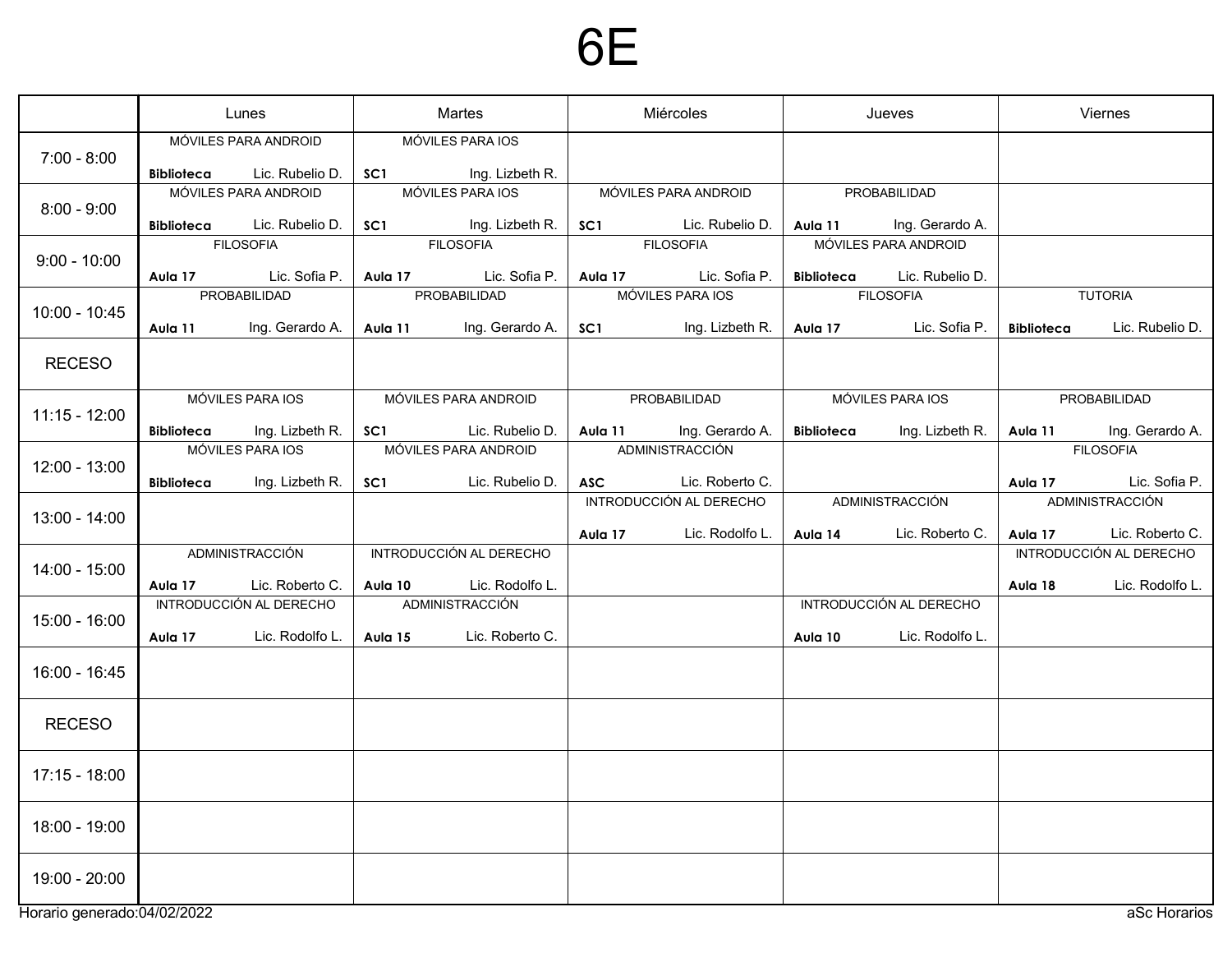# 6F

|                             | Lunes                |                               | Martes          |                             | Miércoles  |                         |                      | Jueves                                                        | Viernes          |                             |  |
|-----------------------------|----------------------|-------------------------------|-----------------|-----------------------------|------------|-------------------------|----------------------|---------------------------------------------------------------|------------------|-----------------------------|--|
|                             |                      | INTRODUCCIÓN AL DERECHO       |                 | INTRODUCCIÓN AL DERECHO     |            | INTRODUCCIÓN AL DERECHO |                      | INTRODUCCIÓN AL DERECHO                                       |                  | INTRODUCCIÓN AL DERECHO     |  |
| $7:00 - 8:00$               |                      | <b>Aula 18</b> Lic. Javier R. |                 | Aula 18 Lic. Javier R.      |            | Aula 18 Lic. Javier R.  |                      | Aula 18 Lic. Javier R.                                        |                  | Aula 18 Lic. Javier R.      |  |
| $8:00 - 9:00$               | ADMINISTRACCIÓN      |                               |                 | PROBABILIDAD                |            |                         | MÓVILES PARA ANDROID |                                                               |                  |                             |  |
|                             |                      | Aula 18 Lic. Carla            |                 | Aula 11 Ing. Gerardo A.     |            |                         | SC <sub>1</sub>      | Lic. Rubelio D.                                               |                  |                             |  |
| $9:00 - 10:00$              |                      | MÓVILES PARA ANDROID          |                 | MÓVILES PARA IOS            |            | MÓVILES PARA ANDROID    |                      | ADMINISTRACCIÓN                                               |                  | TUTORIA                     |  |
|                             |                      | SC1 Lic. Rubelio D.           | SC <sub>1</sub> | Ing. Lizbeth R. $\parallel$ |            |                         |                      | SC1 Lic. Rubelio D.   Aula 18 Lic. Carla   Aula 18 Lic. Carla |                  |                             |  |
|                             | MÓVILES PARA ANDROID |                               |                 | MÓVILES PARA IOS            |            | PROBABILIDAD            | MÓVILES PARA IOS     |                                                               | ADMINISTRACCIÓN  |                             |  |
| $10:00 - 10:45$             |                      | <b>SC1</b> Lic. Rubelio D.    | SC <sub>1</sub> | Ing. Lizbeth R.             |            | Aula 11 Ing. Gerardo A. |                      | <b>SC1</b> Ing. Lizbeth R.                                    | Aula 18          | Lic. Carla                  |  |
| <b>RECESO</b>               |                      |                               |                 |                             |            |                         |                      |                                                               |                  |                             |  |
|                             |                      |                               |                 |                             |            |                         |                      |                                                               |                  |                             |  |
| $11:15 - 12:00$             |                      | PROBABILIDAD                  |                 | ADMINISTRACCIÓN             |            | ADMINISTRACCIÓN         |                      | PROBABILIDAD                                                  | <b>FILOSOFIA</b> |                             |  |
|                             |                      | Aula 11 Ing. Gerardo A.       |                 | Aula 18 Lic. Carla          |            | Aula 18 Lic. Carla      |                      | Aula 11 Ing. Gerardo A.                                       |                  | <b>Aula 17</b> Lic. Alma P. |  |
| $12:00 - 13:00$             |                      | <b>FILOSOFIA</b>              |                 | <b>FILOSOFIA</b>            |            | <b>FILOSOFIA</b>        |                      | <b>FILOSOFIA</b>                                              |                  | PROBABILIDAD                |  |
|                             |                      | Aula 18 Lic. Alma P.          |                 | Aula 17 Lic. Alma P.        |            | Aula 18 Lic. Alma P.    |                      | Aula 18 Lic. Alma P.                                          | Aula 11          | Ing. Gerardo A.             |  |
| $13:00 - 14:00$             |                      | MÓVILES PARA IOS              |                 | MÓVILES PARA ANDROID        |            |                         |                      |                                                               |                  |                             |  |
|                             |                      | Biblioteca Ing. Lizbeth R.    |                 | SC1 Lic. Rubelio D.         |            |                         |                      |                                                               |                  |                             |  |
| $14:00 - 15:00$             |                      | MÓVILES PARA IOS              |                 | MÓVILES PARA ANDROID        |            | MÓVILES PARA IOS        |                      |                                                               |                  |                             |  |
|                             | Biblioteca           | Ing. Lizbeth R.               | SC <sub>1</sub> | Lic. Rubelio D.             | Biblioteca | Ing. Lizbeth R.         |                      |                                                               |                  |                             |  |
| $15:00 - 16:00$             |                      |                               |                 |                             |            |                         |                      |                                                               |                  |                             |  |
|                             |                      |                               |                 |                             |            |                         |                      |                                                               |                  |                             |  |
| 16:00 - 16:45               |                      |                               |                 |                             |            |                         |                      |                                                               |                  |                             |  |
|                             |                      |                               |                 |                             |            |                         |                      |                                                               |                  |                             |  |
| <b>RECESO</b>               |                      |                               |                 |                             |            |                         |                      |                                                               |                  |                             |  |
|                             |                      |                               |                 |                             |            |                         |                      |                                                               |                  |                             |  |
| $17:15 - 18:00$             |                      |                               |                 |                             |            |                         |                      |                                                               |                  |                             |  |
|                             |                      |                               |                 |                             |            |                         |                      |                                                               |                  |                             |  |
| 18:00 - 19:00               |                      |                               |                 |                             |            |                         |                      |                                                               |                  |                             |  |
|                             |                      |                               |                 |                             |            |                         |                      |                                                               |                  |                             |  |
| 19:00 - 20:00               |                      |                               |                 |                             |            |                         |                      |                                                               |                  |                             |  |
|                             |                      |                               |                 |                             |            |                         |                      |                                                               |                  |                             |  |
| Horario generado:04/02/2022 |                      |                               |                 |                             |            |                         |                      |                                                               |                  | aSc Horarios                |  |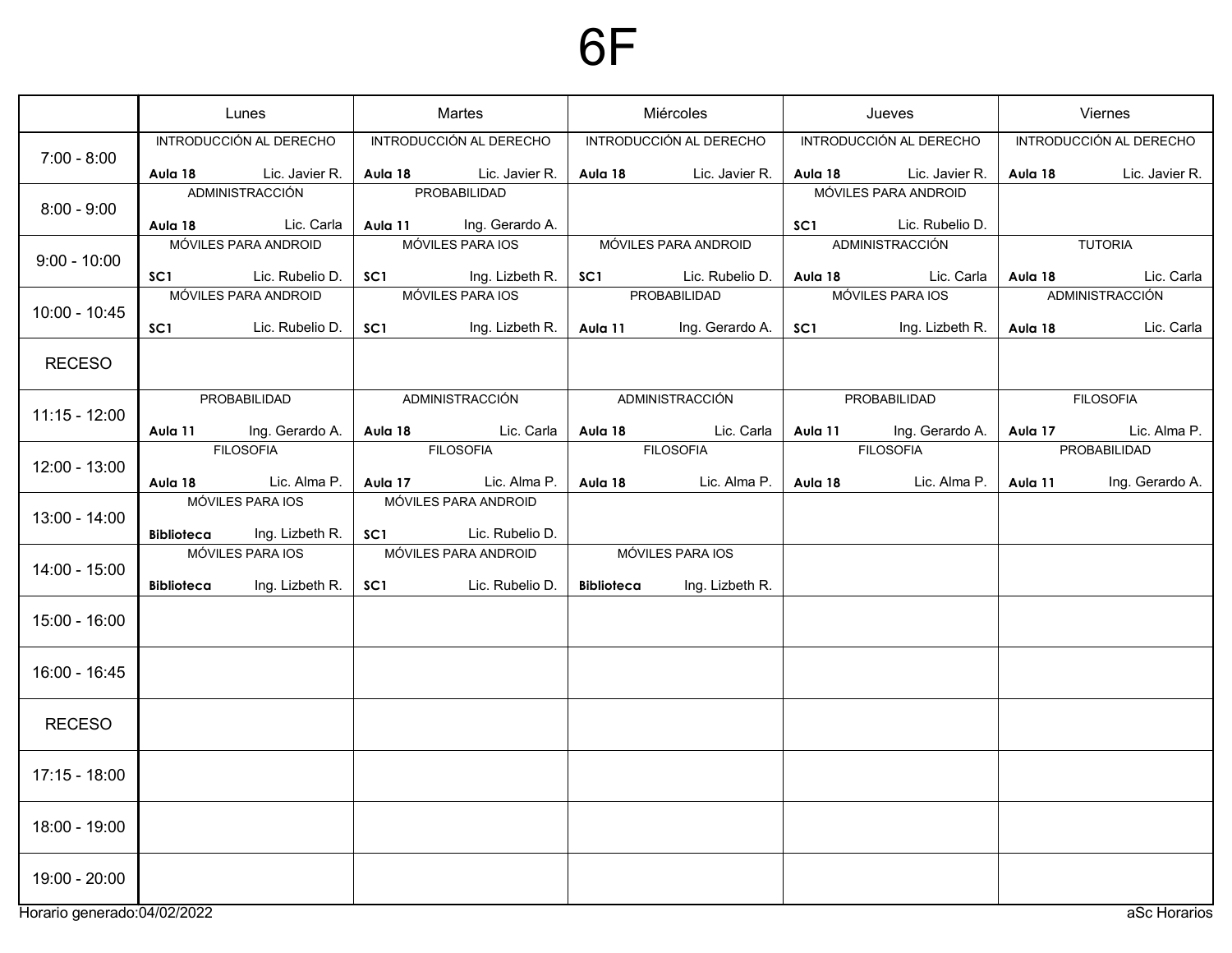### 6M

|                              | Lunes |                         | Martes |                         | Miércoles |                                     | Jueves     |                                     | Viernes |                                                 |
|------------------------------|-------|-------------------------|--------|-------------------------|-----------|-------------------------------------|------------|-------------------------------------|---------|-------------------------------------------------|
| $7:00 - 8:00$                |       |                         |        |                         |           |                                     |            |                                     | A19     | INTRODUCCIÓN AL DERECHO<br><b>Ing. Rebeca J</b> |
|                              |       | INTRODUCCIÓN AL DERECHO |        | INTRODUCCIÓN AL DERECHO |           | INTRODUCCIÓN AL DERECHO             |            | INTRODUCCIÓN AL DERECHO             |         | <b>FILOSOFIA</b>                                |
| $8:00 - 9:00$                | A19   | Ing. Rebeca J           | A19    | Ing. Rebeca J           | A19       | Ing. Rebeca J                       | A19        | Ing. Rebeca J                       | A19     | Lic. Juan Manuel C.                             |
| $9:00 - 10:00$               |       | <b>FILOSOFIA</b>        |        |                         |           | PROBABILIDAD                        |            | <b>FILOSOFIA</b>                    |         |                                                 |
|                              | A19   | Lic. Juan Manuel C.     |        | <b>FILOSOFIA</b>        | A11       | Ing. Gerardo A.<br><b>FILOSOFIA</b> | A19        | Lic. Juan Manuel C.<br>PROBABILIDAD |         |                                                 |
| $10:00 - 10:45$              |       |                         | A19    | Lic. Juan Manuel C.     | A19       | Lic. Juan Manuel C.                 | A11        | Ing. Gerardo A.                     |         |                                                 |
|                              |       |                         |        |                         |           |                                     |            |                                     |         |                                                 |
| <b>RECESO</b>                |       |                         |        |                         |           |                                     |            |                                     |         |                                                 |
| $11:15 - 12:00$              |       | ADMINISTRACCIÓN         |        | PROBABILIDAD            |           |                                     |            | ADMINISTRACCIÓN                     |         | RECOPILA INFORMACION                            |
|                              | A16   | Lic. Roberto C.         |        | Ing. Gerardo A.<br>A11  |           |                                     | A19        | Lic. Roberto C.                     | A19     | Lic. Mayra S.                                   |
| $12:00 - 13:00$              |       | PRODUCE INFORMES        |        | PRODUCE INFORMES        |           | RECOPILA INFORMACION                |            | RECOPILA INFORMACION                |         | RECOPILA INFORMACION                            |
|                              | A19   | <b>Ing. Clara S.</b>    | A19    | Ing. Clara S.           |           | Lic. Mayra S.<br>A19                |            | A19 Lic. Mayra S.                   |         | Lic. Mayra S.<br>A18                            |
| 13:00 - 14:00                |       | PRODUCE INFORMES        |        |                         |           | RECOPILA INFORMACION                |            | RECOPILA INFORMACION                |         | PROBABILIDAD                                    |
|                              | A19   | Ing. Clara S.           |        |                         | A19       | Lic. Mayra S.                       | A19        | Lic. Mayra S.                       | A11     | Ing. Gerardo A.                                 |
| 14:00 - 15:00                |       | PROBABILIDAD            |        | ADMINISTRACCIÓN         |           | PRODUCE INFORMES                    |            | PRODUCE INFORMES                    |         | <b>TUTORIA</b>                                  |
|                              | A11   | Ing. Gerardo A.         | A19    | Lic. Roberto C.         |           | ASC Ing. Clara S.                   |            | A10 Ing. Clara S.                   | A19     | Lic. Juan Manuel C.                             |
| 15:00 - 16:00                |       |                         |        |                         |           | ADMINISTRACCIÓN                     |            | PRODUCE INFORMES                    |         | <b>ADMINISTRACCIÓN</b>                          |
|                              |       |                         |        |                         | A19       | Lic. Roberto C.                     | <b>ASC</b> | Ing. Clara S.                       | A17     | Lic. Roberto C.                                 |
| 16:00 - 16:45                |       |                         |        |                         |           |                                     |            |                                     |         |                                                 |
| <b>RECESO</b>                |       |                         |        |                         |           |                                     |            |                                     |         |                                                 |
| $17:15 - 18:00$              |       |                         |        |                         |           |                                     |            |                                     |         |                                                 |
| 18:00 - 19:00                |       |                         |        |                         |           |                                     |            |                                     |         |                                                 |
| 19:00 - 20:00                |       |                         |        |                         |           |                                     |            |                                     |         |                                                 |
| Horario generado: 14/02/2022 |       |                         |        |                         |           |                                     |            |                                     |         | aSc Horarios                                    |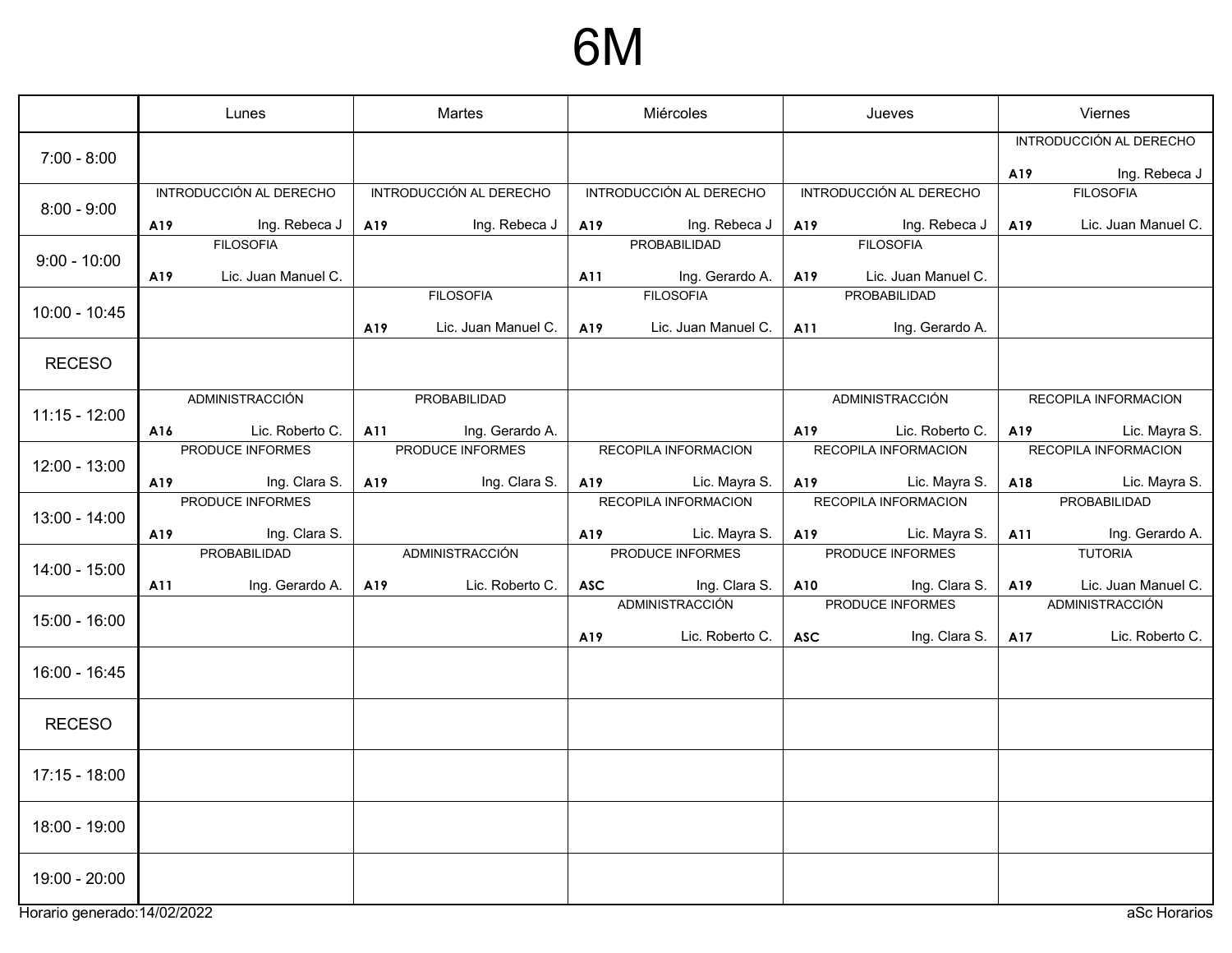### 6A

|                              | Lunes      |                                      | Martes     |                                      | Miércoles  |                                      | Jueves          |                                      | Viernes    |                        |
|------------------------------|------------|--------------------------------------|------------|--------------------------------------|------------|--------------------------------------|-----------------|--------------------------------------|------------|------------------------|
|                              |            | PROBABILIDAD                         |            |                                      |            | PROBABILIDAD                         |                 | PROBABILIDAD                         |            |                        |
| $7:00 - 8:00$                | A11        | Ing. Gerardo A.                      |            |                                      | A11        | Ing. Gerardo A.                      | A11             | Ing. Gerardo A.                      |            |                        |
|                              |            | <b>FILOSOFIA</b>                     |            | DIBUJO TÉCNICO                       |            |                                      |                 |                                      |            | PROBABILIDAD           |
| $8:00 - 9:00$                | A14        | Lic. Sofia P.                        | <b>TDD</b> | Arq. Patricia M.                     |            |                                      |                 |                                      | A11        | Ing. Gerardo A.        |
|                              |            |                                      |            |                                      |            | <b>DIBUJO TÉCNICO</b>                |                 | <b>TEMAS DE FISICA</b>               |            | <b>FILOSOFIA</b>       |
| $9:00 - 10:00$               |            |                                      |            |                                      | <b>TDD</b> | Arq. Patricia M.                     | TE <sub>2</sub> | Ing. Arturo P.                       | A14        | Lic. Sofia P.          |
|                              |            | TEMAS DE FISICA                      |            | <b>FILOSOFIA</b>                     |            | <b>TEMAS DE FISICA</b>               |                 | <b>DIBUJO TÉCNICO</b>                |            | <b>TUTORIA</b>         |
| $10:00 - 10:45$              | A14        | Ing. Arturo P.                       | A14        | Lic. Sofia P.                        | A14        | Ing. Arturo P.                       | <b>TDD</b>      | Arq. Patricia M.                     | A14        | Arq. Patricia M.       |
| <b>RECESO</b>                |            |                                      |            |                                      |            |                                      |                 |                                      |            |                        |
|                              |            |                                      |            |                                      |            |                                      |                 |                                      |            |                        |
| $11:15 - 12:00$              |            | DIBUJO TÉCNICO                       |            | <b>TEMAS DE FISICA</b>               |            | <b>FILOSOFIA</b>                     |                 | <b>FILOSOFIA</b>                     |            | DIBUJO TÉCNICO         |
|                              | <b>TDD</b> | Arq. Patricia M.                     | A14        | Ing. Arturo P.                       | A14        | Lic. Sofia P.                        | A14             | Lic. Sofia P.                        | <b>TDD</b> | Arq. Patricia M.       |
| 12:00 - 13:00                |            | REALIZA EL PRESUPUESTO               |            | REALIZA EL PRESUPUESTO               |            | REALIZA EL PRESUPUESTO               |                 | REALIZA EL PRESUPUESTO               |            | <b>TEMAS DE FISICA</b> |
|                              | A17        | Arq. Domingo M.                      | A14        | Arq. Domingo M.                      | TC         | Arq. Domingo M.                      | TC              | Arq. Domingo M.                      | TE1        | Ing. Arturo P.         |
|                              |            | REALIZA EL PRESUPUESTO               |            | REALIZA EL PRESUPUESTO               |            | REALIZA EL PRESUPUESTO               |                 | REALIZA EL PRESUPUESTO               |            |                        |
| 13:00 - 14:00                | A17        | Arq. Domingo M.                      | A14        | Arq. Domingo M.                      | <b>TC</b>  | Arq. Domingo M.                      | TC              | Arq. Domingo M.                      |            |                        |
| $14:00 - 15:00$              |            | LEVANTAMIENTO TOPOGRÁFICO<br>CON GPS |            | PROBABILIDAD                         |            |                                      |                 | LEVANTAMIENTO TOPOGRÁFICO<br>CON GPS |            |                        |
|                              | A8         | Ing. Carlos B.                       | A11        | Ing. Gerardo A.                      |            |                                      | TC.             | Ing. Carlos B.                       |            |                        |
| 15:00 - 16:00                |            |                                      |            | LEVANTAMIENTO TOPOGRÁFICO<br>CON GPS |            | LEVANTAMIENTO TOPOGRÁFICO<br>CON GPS |                 |                                      |            |                        |
|                              |            |                                      | A14        | Ing. Carlos B.                       | A14        | Ing. Carlos B.                       |                 |                                      |            |                        |
| 16:00 - 16:45                |            |                                      |            |                                      |            |                                      |                 |                                      |            |                        |
|                              |            |                                      |            |                                      |            |                                      |                 |                                      |            |                        |
| <b>RECESO</b>                |            |                                      |            |                                      |            |                                      |                 |                                      |            |                        |
| $17:15 - 18:00$              |            |                                      |            |                                      |            |                                      |                 |                                      |            |                        |
|                              |            |                                      |            |                                      |            |                                      |                 |                                      |            |                        |
| 18:00 - 19:00                |            |                                      |            |                                      |            |                                      |                 |                                      |            |                        |
| 19:00 - 20:00                |            |                                      |            |                                      |            |                                      |                 |                                      |            |                        |
| Horario generado: 10/02/2022 |            |                                      |            |                                      |            |                                      |                 |                                      |            | aSc Horarios           |